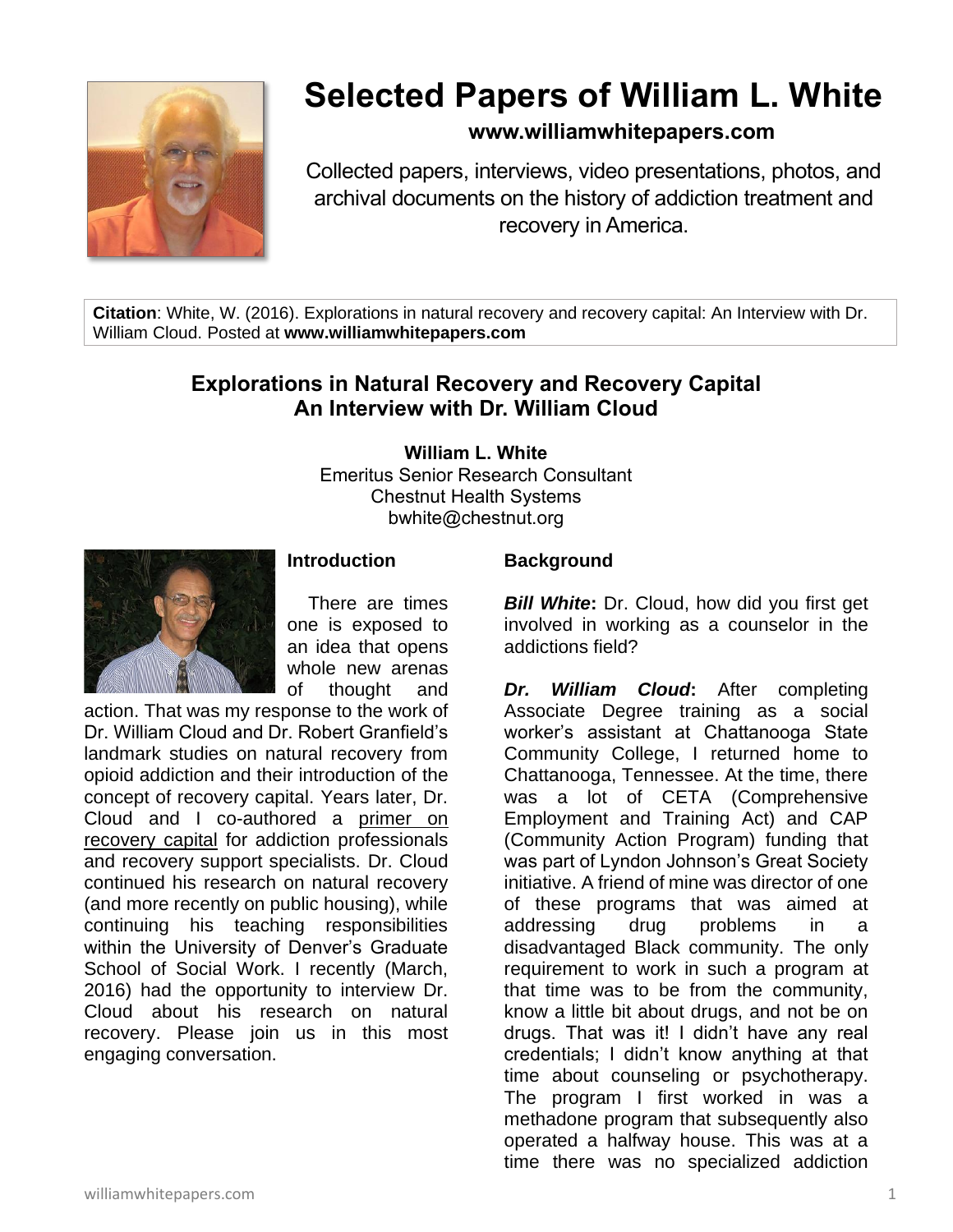treatment system as we know it today. There were these large state mental health hospitals that were available primarily for alcoholism detox and, while they would admit people addicted to other drugs, they really did not know how to treat them. There were some federally funded comprehensive community health centers, but they also did very little work with addictions. After working at the methadone program for a year or so, I got a job with the Department of Human Services in Hamilton County doing case management. There I had the opportunity to work with people in positions of authority who were doing the counseling and that inspired me to go back to school to finish my undergraduate education. Interestingly, Bill, I was going to get a psychology degree but someone who knew me well said that with my penchant for activism that I should pursue training in social work because of its social justice component. So that's how I ended up getting my social work degree and, of course, got my bachelors, my MSW a few years later, and then went on to get my PhD in Social Work.

# **Natural Recovery**

*Bill White***:** It seems that your interest in natural recovery began with your Ph.D. work. How did you come to choose that for your dissertation topic?

*Dr. William Cloud***:** That is a really interesting question, Bill. I was looking for a dissertation topic and, although I had moved away from a focus on addiction services, I was still in contact with and even taught as students some of the clients I used to work with, some of whom were doing very well. I wondered if the others were also doing well. I began to think that this group might make up a sample I could study in my PhD research. And the issue of drugs was heating up because it was linked to the late '60s counterculture and the Vietnam War protests. I observed that a lot of people who used drugs while on campus, some quite heavily, changed very quickly when they graduated and built a life in the community. This seemed similar to what Dr. Lee Robins

found at that time in her study of soldiers addicted to heroin in Vietnam, most of whom quickly recovered without treatment upon their return to the United States. That's what I was seeing. Students were using or experiencing problems with drugs in college but shedding such use and problems as they began their careers and life after college. I also noticed that kids who didn't go to college but used drugs during the counterculture days seemed more likely to go on a very destructive pattern of use. I wanted to know why the former seemed to recovery naturally while the latter faced greater challenges achieving this. So, back to my dissertation, I decided to study folks who had gotten off of heroin. That's where my work on natural recovery began.

*Bill White***:** How did you approach that study?

*Dr. William Cloud***:** I returned to Tennessee and located a number of folks that I had worked with who were doing fine. Some of them held really important positions in Tennessee. I ended up with a sample of about 32, all who had recovered from heroin addiction. About half of these 32 people were either in treatment or very involved in AA or NA or some Twelve-Step program. In other words, half of them had experienced some formal intervention or ongoing selfhelp support and half of them had achieved recovery on their own.

*Bill White***:** And what kind of conclusions did you draw from that PhD study?

*Dr. William Cloud***:** Wow! (Laughs) That takes me back a lot. I remember a couple basic ones. First, there was a substantial difference between the recovery experiences of men and women. In comparing the recovery experiences of men and women, the women talked a lot about shame and being violated, particularly those on the streets either selling drugs or involved in the sex trade. There was this dominant theme of making sense of been victimized and often losing custody of their children within their new recovery identity. The other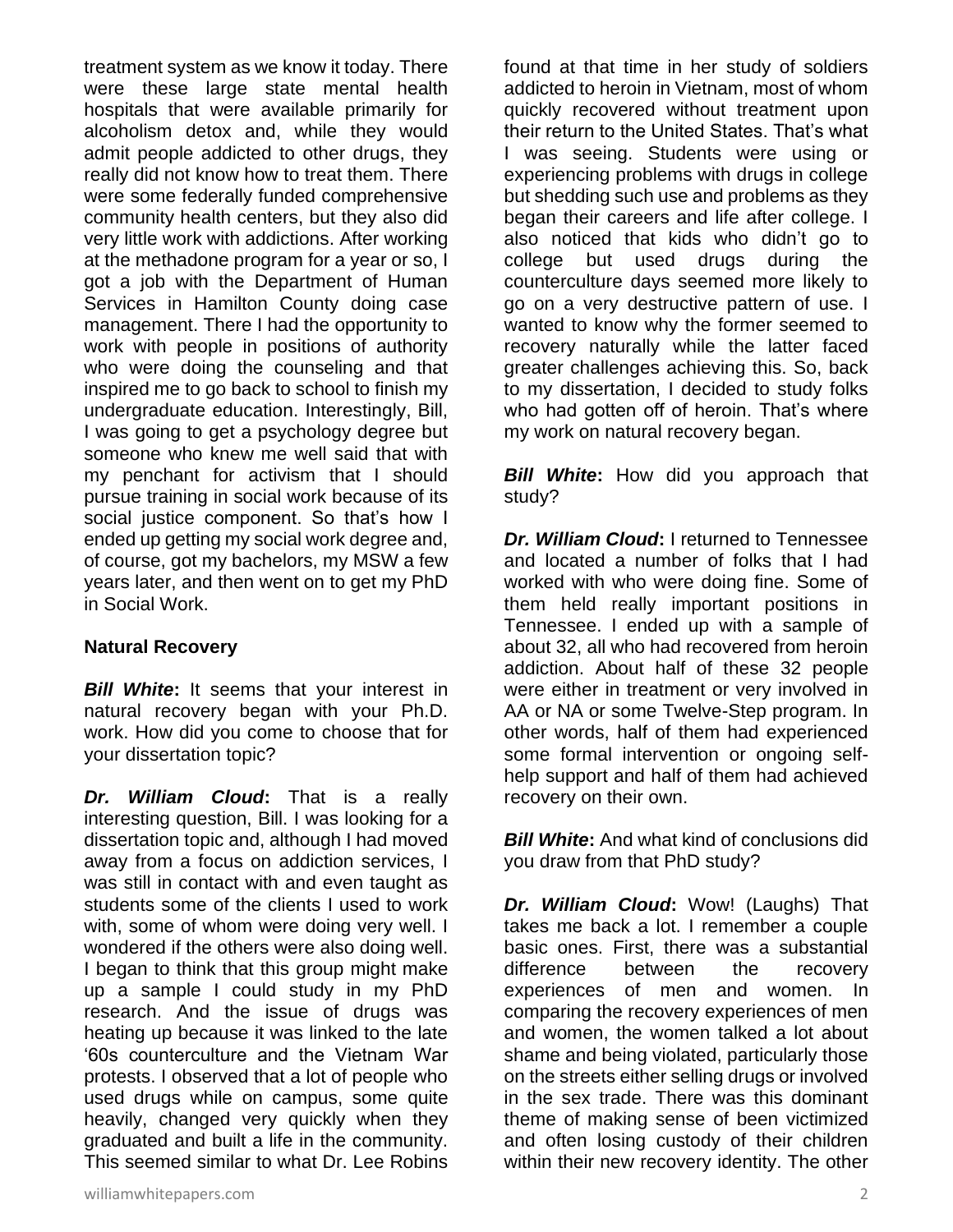finding was that all of the folks who had gotten past their heroin addiction identified someone in their lives who was important within that process. For the Twelve-Step people, typically it was their sponsor. For the treatment people, it was often a counselor who went above and beyond. For all, there was someone they could call in the middle of the night on the weekend and say, "I need help, I need to get to detox," or someone who would just listen beyond their spouses and friends. All of those we studied had an unconditional relationship with someone who was there for them when they were tempted to use again or were in a crisis. Many of them also found a sense of meaning and purpose--something that really captivated their attention. Some had even become counselors and were really committed to helping others. They got involved in meaning-making activities.

*Bill White***:** How did you define the term natural recovery in your early work?

*Dr. William Cloud***:** Natural recovery referred to people who had achieved recovery without the aid of professional treatment or a self-help group—only Twelve-Step groups were available at the time and location of the early study.

*Bill White***:** How did your subsequent collaborations with Dr. Robert Granfield begin?

*Dr. William Cloud***:** (Laughs) By accident, really. When I got my PhD and got into academia, my vision was that I was going to be a great teacher for these wonderful students. What I did not realize was that most of my expectations were going to be around research and producing knowledge. (Laughs) I quickly figured out that in academia I was also going to have to become a good researcher. Bob and I were both first-year faculty appointees at the University of Denver; I was in Social Work; he was Sociology. I was teaching a course entitled Substance Abuse Interventions, and Bob was teaching a course on Substance Abuse in America. I was in the bookstore

and noticed that he and I were using the same book for our classes. So, I contacted him and we went out to coffee. First thing you know, we're best buds. We're going on trips together, our families and our wives are best friends, and we're writing articles together because of our common interests. We collaborated beautifully, and if you've ever talked with Bob, he's just a magnificent, brilliant person and a wonderful colleague to write with. We decided early on to do a study on natural recovery. We wanted to know how people recovered without treatment or formal self-help groups.

*Bill White:* Did you collectively form any impression about the actual prevalence of natural recovery compared to treatmentassisted recovery?

*Dr. William Cloud***:** We had no idea about the prevalence of natural recovery. We simply found some people here in Denver willing to talk with us that we had located through our snow ball sampling method and some ads we put in the major newspapers. We knew from the work of Mark and Linda Sobell, Ron Roizen, George Vaillant and others that it was possible that more people recovered without professional assistance than recovered with such assistance, but we had no sense of the actual prevalence of natural recovery. And of course, most of the early studies of natural recovery looked at alcoholism, and we were looking at recovery from heroin addiction.

*Bill White***:** As your work progressed, did you discover differences between those people who were recovering naturally versus those people who required addiction treatment and often required multiple episodes of treatment prior to recovery stabilization? Did you find differences in problem severity and complexity across the two groups?

*Dr. William Cloud***:** Yes we did, and this was where our speculation about the role of recovery resources came into play. When we first wrote about these differences, we simply referred to it as social capital because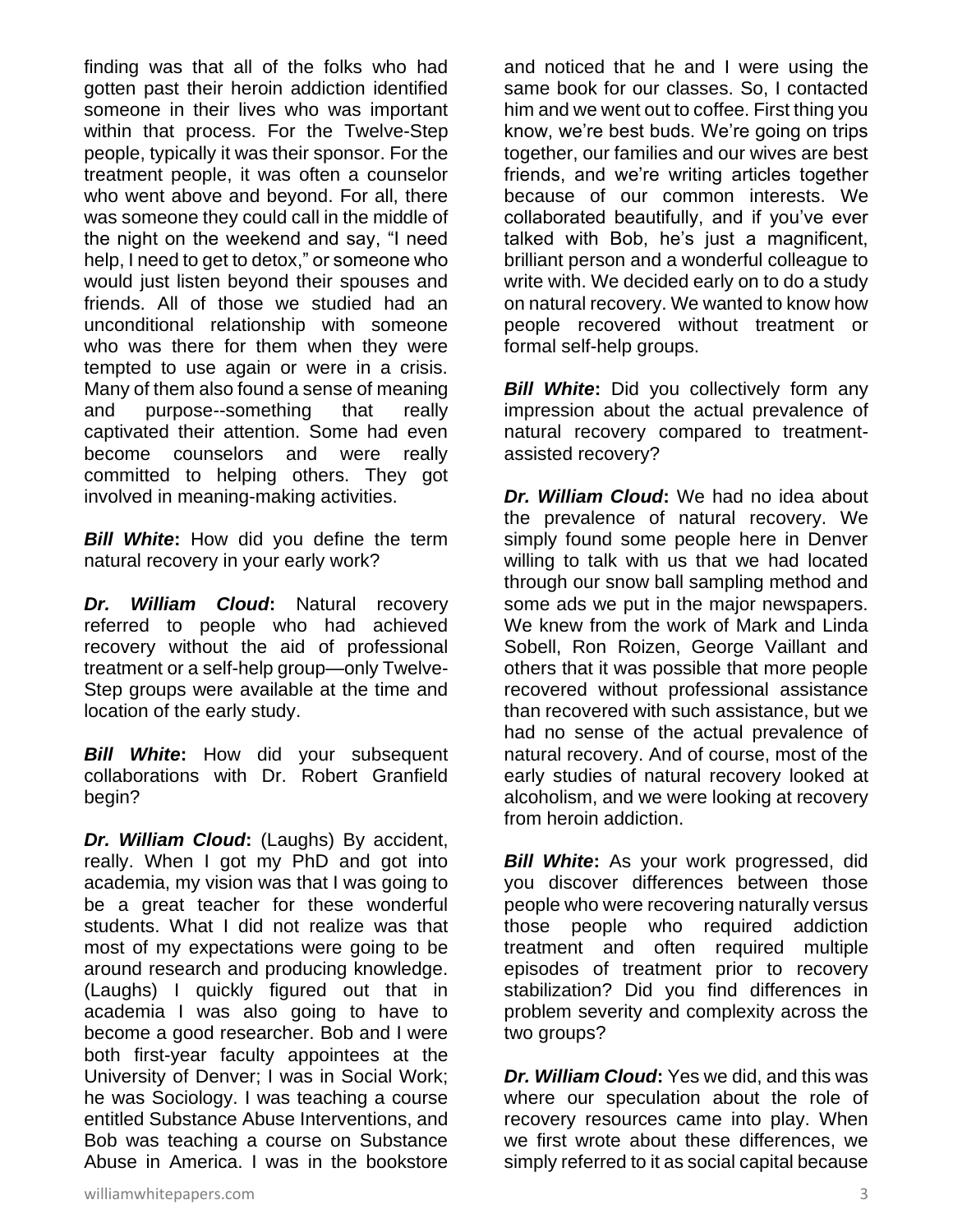we noticed that a lot of our study participants had college degrees, were in the professions, were not involved in the underworld of drugs, and had not been involved in the criminal justice system. They were working people, professional people who straddled both the drug world and their working world. They weren't just involved in drugs. Drugs were a part of what they did; not the entirety of their lives.

*Bill White***:** A real turning point for me in your work was not just the finding that those in natural recovery had less severe and complex problems, but that they also had many assets to aid recovery initiation and maintenance—resources you later christened *recovery capital*.

*Dr. William Cloud***:** Yes, that's where our idea of recovery capital came from. Those in natural recovery had social capital in their positions in society. They had pro-social values and they had expectations held of them by their family and community members. They had not taken on the addict identities. Many of these folks had lots of money and could spend thousands of dollars' worth of drugs in a week, but it wouldn't bother some of them because their assets were so deep. Drug use was very much a part of the lives of the natural remitters, but it was not the entirety of their lives. They had other stuff going on. And it was the presence of that other stuff that tipped the scales towards recovery.

*Bill White***:** Yeah. What were some of the implications of all this for addiction treatment professionals that you and Bob began to suggest in your writings and conference presentations?

*Dr. William Cloud***:** Well, one of the first implications was that, if people with more resources have elevated recovery prospects, then they don't need the same level of care or services that someone needs who does not have such resources. We suggested that the concept of recovery capital and assessing it could help make better decisions about our use of treatment

resources. It was a simple but profound idea: why treat all of the folks alike when the people with resources don't need as many resources as those with few such resources. This seemed particularly important during times of scarce funding.

*Bill White***:** What was the professional response to your early articles and presentations on this research?

*Dr. William Cloud***:** Well, we had something of a stilted view because our initial presentations were at conferences with likeminded individuals. We were welcomed into the club by other researchers looking at nontraditional pathways of recovery. We were welcomed into the club because our research findings were consistent with theirs. But some of our ideas were quite threatening and people challenged our conclusions by saying that the people we studied were not "real addicts" because "real addicts" would have needed professional help to recover. But in reality, the average years of heroin addiction in our early study was in the vicinity of eleven years so our subjects were not casual drug experimenters and the average duration of recovery was more than five years.

*Bill White:* When you elaborated your ideas in the 1999 book, *Coming Clean*, was there a broader response from the treatment field?

*Dr. William Cloud***:** If so, I was not privy to it. Bob followed the responses more closely than I did. That's just Bob. He reads all day. If he's not reading, he's not breathing. (Laughs) What I do recall, however, is the comments we got about how thoughtful and well-written the book was. And that had very little to do with me. That had to do with Bob's ability to articulate ideas around sociology and the social construction of reality. Bob gets the credit for the quality of the writing that so many people commented upon.

#### **Recovery Capital**

*Bill White:* One of the central contributions of *Coming Clean* for me was the elaboration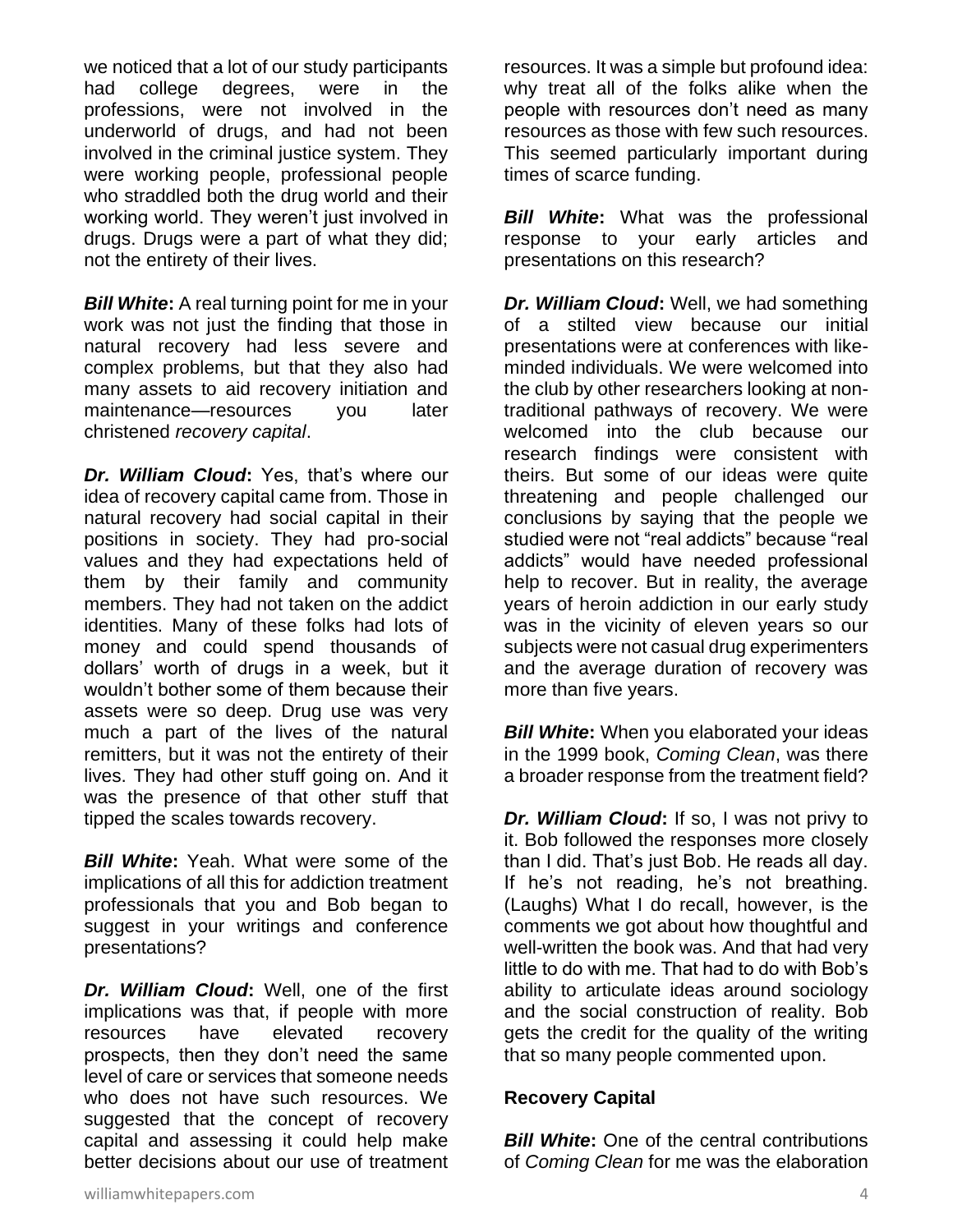of the idea of recovery capital. That was profound for me because the whole history of the training of addiction professionals had focused on the pathology of addiction, and suddenly, here was a new work saying we needed to also clinically examine assets and strengths that could contribute to resilience and recovery.

*Dr. William Cloud***:** Yes. I mentioned that it began with this idea of social capital, but then we realized it was more than that. It's also money and physical capital, and it involved people's ability to problem-solve what we came to think of as human capital, this problem-solving ability.

*Bill White***:** It seems you moved from a general concept of social capital to a delineation of particular types of capital that had a direct bearing on recovery outcomes. As the recovery capital work continued, how did you envision that addiction counselors could assess the level of recovery capital in making decisions about their work with clients?

*Dr. William Cloud***:** I recall writing, I think it was in a social work journal, about the need for a thorough assessment of each person seeking help for addiction--not one of these let's sit down and check the boxes for thirty minutes, but a very in-depth assessment spanning multiple interviews looking at their addiction experiences, their needs, and the internal and external resources that could be mobilized to initiate and sustain recovery. I thought this kind of assessment was essential in determining whether or not someone had these assets that could be used in their recovery efforts or whether such resources needed to be created as part of the treatment process.

*Bill White***:** I know you and Bob both went on to other areas of research. Were you surprised that years later the concept of recovery capital became more popular than it was when you first introduced it and that work would commence to develop assessment scales around recovery capital?

*Dr. William Cloud***:** Not only pleased but shocked. Bill, the idea of recovery capital came, not in the context of a high level professional conference, but during a conversation Bob and I were having during a Saturday barbecue in my back yard. That's when we shifted from the broad idea of social capital to a clearer concept of recovery capital. It was like a light bulb moment. It's recovery capital! That's what it is! And I said, well, pass me the mustard, will you? (Laughs) We were quite pleasantly surprised, of course, that it was meaningful to so many people. And Bill, for the record, we do appreciate your involvement in making people aware of the potential of this concept.

# **Community Recovery Capital**

**Bill White:** I've given a lot of thought about family- and community-level recovery processes and the ideas of family recovery capital and community recovery capital. What are your thoughts about such broader levels of healing and intervention?

*Dr. William Cloud***:** It would be helpful for us as a field to explore the kinds of family assets contribute to the healing of addicted individuals and the family as a whole. We still have only a fuzzy idea of what effective family support looks like. And the community piece is such a big one. It gets into issues of crime and violence and the different challenges faced by our inner cities, suburbs, and rural communities. It gets us into the need for employment, education, housing, and access to meaningful activities and experiences. All of these areas are within the scope of community recovery capital.

**Bill White:** And it seems that in the poorest communities and I'm thinking particularly of poor communities of color, we're cycling people with histories of addiction with little personal recovery capital through serial episodes of incarceration and returning them to environments with only limited family and community recovery capital.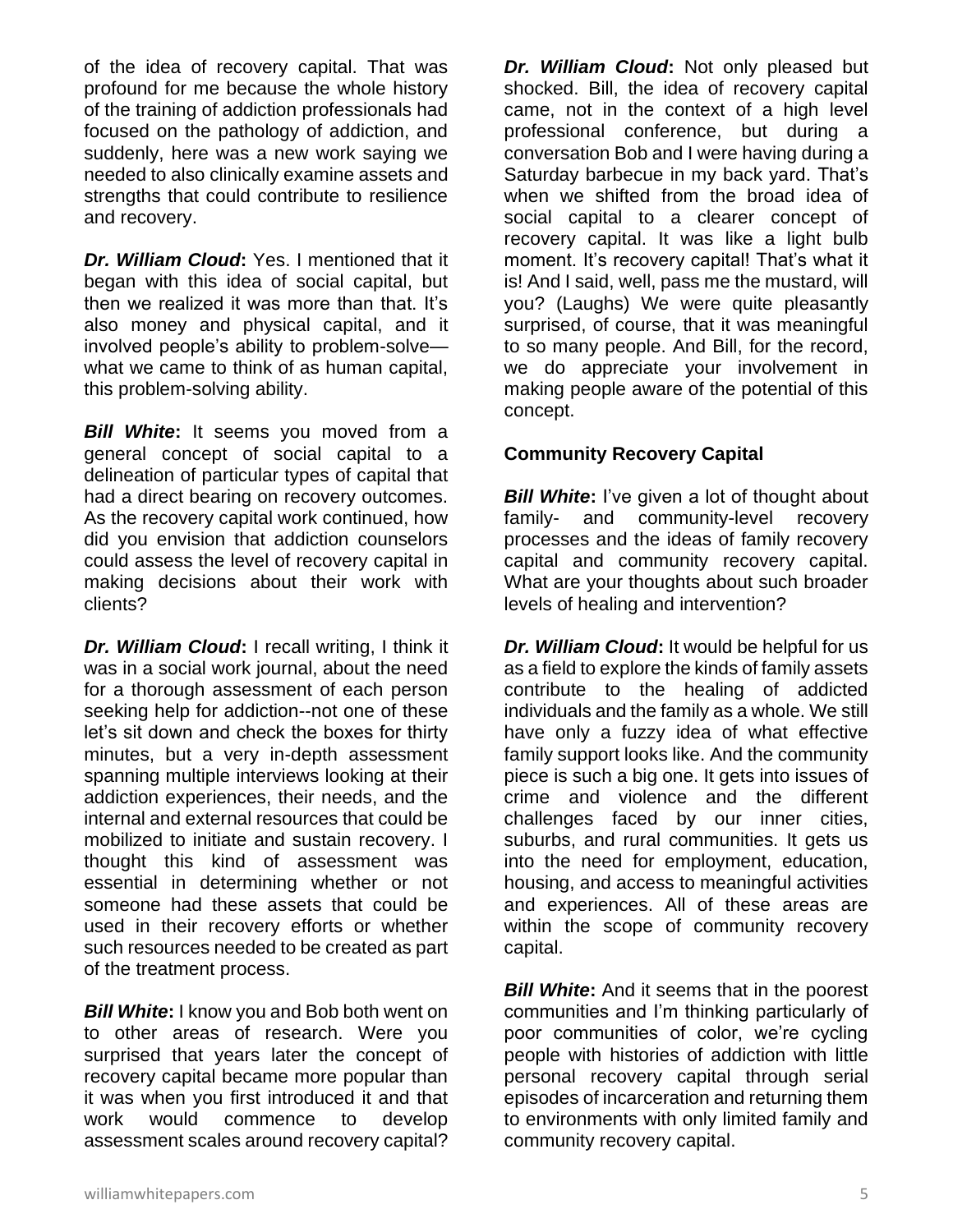*Dr. William Cloud***:** And it's not just the absence of resources. Bob and I wrote a little bit about what we called negative recovery capital. Returning individuals to some community settings actually puts them at risk for using again. It's not a neutral situation and certainly it's not a pro-social situation. And this applies to a broad spectrum of communities, not just poor communities of color. Negative recovery capital, for example, could apply to individuals whose careers place them at greater risk of addiction due to their constant proximity to alcohol and other drugs—for example, physicians, pharmacists, bartenders, musicians.

#### **Push-Pull Forces in Addiction Recovery**

*Bill White***:** We traditionally have assumed that people move out of addiction in response to pain, meaning that they're almost pushed out of addiction from pain and consequences. But you've suggested the presence of pull forces towards recovery, and a lot of these pull forces really come, not from within the individual, but from the community.

*Dr. William Cloud***:** Yes. Connection to community, the influence of peers, new opportunities—all of these are powerful motivators. I think we have exaggerated the power of push forces in recovery and underestimate the power of these pull forces. I think the pull is really what does it. A better life, people seeing people looking healthy, having children and family, being successful, and being able to travel and do different things—all of these can be important motivations for recovery. I think the pull side is much more powerful. Hope from seeing the top may be more important than the pain of hitting the bottom.

#### **Career-to-Date Reflections**

*Bill White***:** How have you been able to blend the teaching and the research over the course of your career and maintain the balance between these two very different activities?

*Dr. William Cloud***:** This is such an important question, particularly for young academics. First, it is critical to try to align the teaching with the research. The courses that I teach in drug dependency intervention and drug policy are related to my areas of research. I also teach a research course simply because research is what every academic needs to know how to do. What I try to do is bring my research into the classroom. I actually required the *Coming Clean* book in one of my courses, and I still require *Addiction without Treatment, Self-Help and Quitting on Your Own.* I bring the work I'm doing into the classroom. This makes the material come alive for the students and the discussions sharpen my own thinking. Even when I publish an article, oftentimes, I'll have the draft reviewed by students before I send it to a publisher. It can also be a source of great feedback on how this material is used. For example, one of my former students came in the other day. He gave his dad a copy of one of my books and he wanted to share with me that his dad said saved his life by helping him make sense of and legitimize his own recovery process. If you're teaching in this area, you should bring state of the art work to the students before it hits the streets.

*Bill White*: In that same vein, have you had the experience of students using some of your concepts to inform their own decisions about alcohol and drug use?

*Dr. William Cloud***:** Yes, I've had students who have undergone treatment themselves or been in Twelve-Step groups who discover that lessons from natural recovery research can be applied to their own recovery experiences. In one particular course, we talk about the multiple paths to recovery, including Twelve-Step programs, natural recovery, treatment, and motivational enhancement therapy. We also introduce them to alternative groups when people find that the Twelve-Step groups are not a good fit for them. This focus on multiple pathways of recovery creates greater tolerance and understanding among the students. Bill,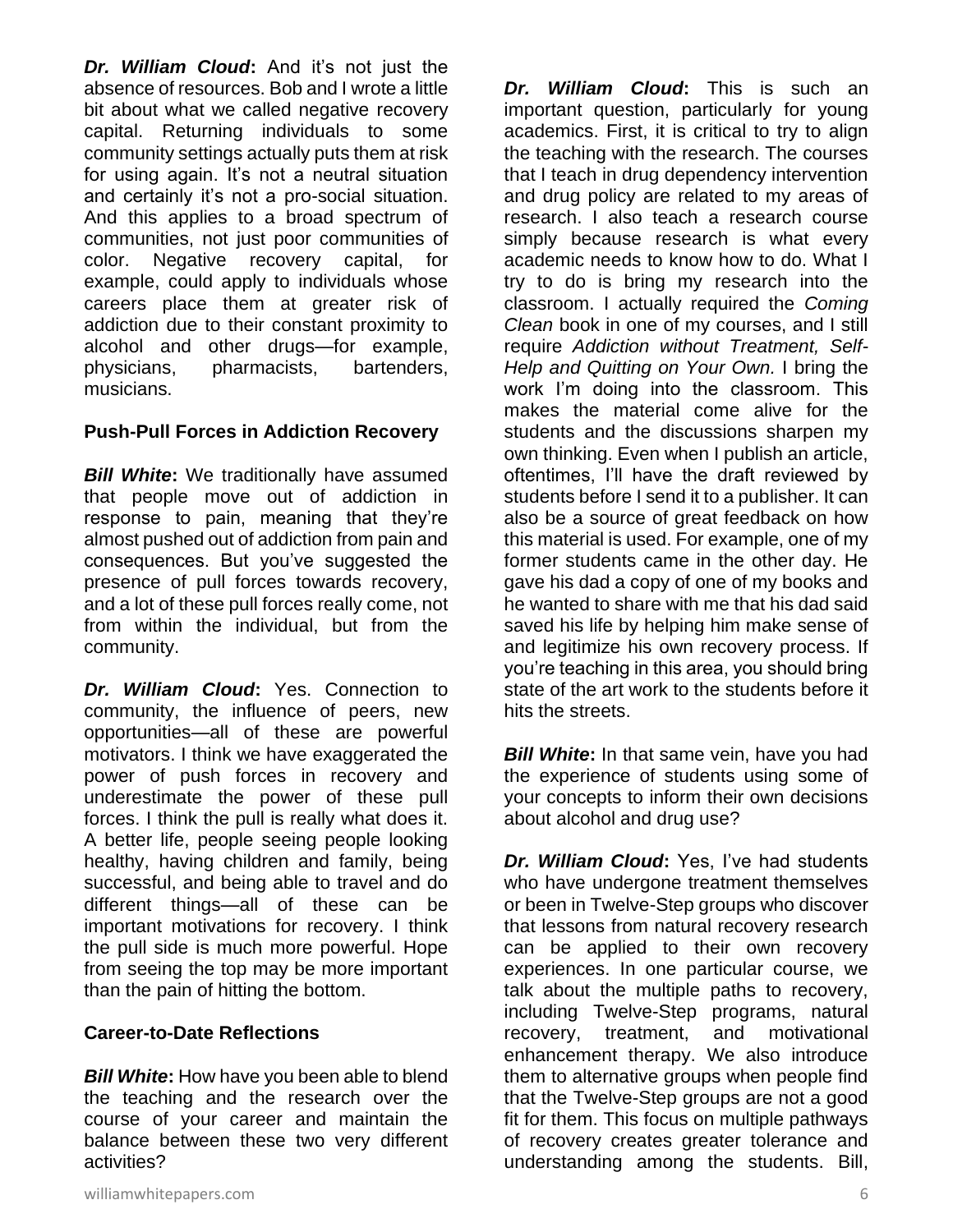have you ever been involved with someone that's gone through a TC, a therapeutic community, for two years of treatment? The only way is a TC. If you don't do a TC, you're missing the boat. I try to be very respectful of such views. If this has worked for you, great, I want to support it. I want you to value what you have but acknowledge there are other paths. I try to be mindful and respectful of different experiences that students have when they come into these classes.

*Bill White***:** William, let me ask a final question. If you were offered unlimited resources to study any area of the addiction recovery for the rest of your career, what would you choose as the focus of that work?

*Dr. William Cloud***:** Wow, Bill, that's a big one. I wish we would get this biological piece resolved. We know genetics is a piece of the equation of addiction vulnerability. I wish we had a template of the roles of genetics and learning in the development of addiction. If we could get the biology resolved, then we could talk about the roles of poverty and role models and growing up in a community where you are surrounded by excessive alcohol and drug use. If we got the biological piece confirmed, then we could explore the psycho-social piece in greater depth. Then we could begin to work on things like recovery capital at personal, family, and community levels. I'd also like to explore the whole area of how social identity contributes to addiction and recovery. I think a lot of the experience of addiction is shaped by identity and social learning theory. I'd like to explore that once we got the level of biological influences confirmed. Another dimension of this is the role withdrawal symptoms play as a reinforcer within the addiction process and how the intensity of withdrawal converts to the potency of drug craving and drug seeking. For example, I think opiate dependence is far more powerful than cocaine dependence because of the withdrawal symptoms of opiate dependence. I think a lot of opiate-addicted people are simply maintaining physical equilibrium and not using for escape or for pleasure. They're using to become normal. I think the

withdrawal syndrome as a behavioral motivator has been discounted in recent decades. That is of interest to me, and I'd like to see it given more research attention.

*Bill White***:** Dr. Cloud, thank you for taking this time to talk about your work and its implications for addiction professionals and recovery support specialists.

*Dr. William Cloud*: Thank you, Bill. It's been a pleasure.

**Acknowledgement**: Support for this interview series is provided by the Great Lakes Addiction Technology Transfer Center (ATTC) through a cooperative agreement from the Substance Abuse and Mental Health Services Administration (SAMHSA) Center for Substance Abuse Treatment (CSAT). The opinions expressed herein are the view of the authors and do not reflect the official position of the Department of Health and Human Services (DHHS), SAMHSA, or CSAT.

# **Selected Papers**

White, W., & Cloud, W. (2008). Recovery capital: A primer for addictions professionals. *Counselor*. Sept/Oct (9), 22- 27.

Cloud, W., & Granfield, R. (2008). Conceptualizing recovery capital: Expansions of a theoretical construct. *Substance Use and Misuse*, 43(12-13), 1971-1986.

Granfield, R., & Cloud, W. (2008). Natural recovery. In *Deviance: The interactionist perspective* (10th ed). Rubington, E. and Weinberg, M. (Eds.). Boston, MA: Allyn and Bacon.

Granfield, R., & Cloud, W. (2007). The Elephant that no one sees: Natural recovery among middle-class addicts. Reprinted (in full) in: *The American drug scene: An anthology* (5th ed). (Inciardi, J. and McElrath, K. Eds.). Los Angeles, CA: Oxford University Press.